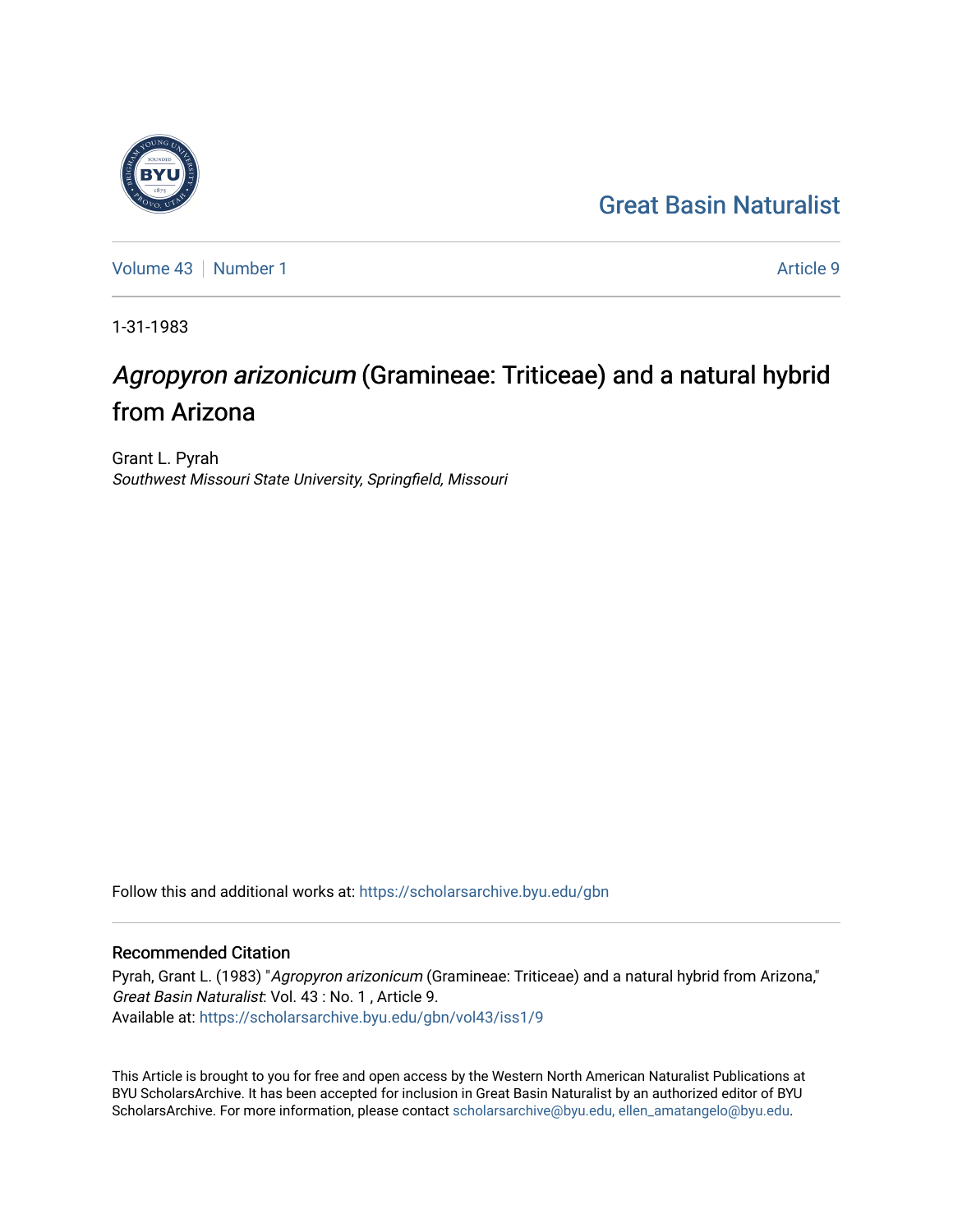#### AGROPYRON ARIZONICUM (GRAMINEAE: TRITICEAE) AND A NATURAL HYBRID FROM ARIZONA

Grant L. Pyrah'

Abstract.— The new hybrid X Agrositanion pinalenoensis (Gramineae: Tribe Triticeae) is found in disturbed, for ested areas of higher elevations in southern Arizona. In the Pinaleno Mountains where logging has been heavy, nu merous disturbed habitats have permitted frequent hybrid populations to persist. Intermediate phenotype, chromo some behavior, lack of seed set, and pollen sterility were used to interpret the status of this hybrid derivative. Introgression and/or segregation are not apparent.

Of the many natural and experimental in tergeneric hybrids reported in the Triticeae, none have been reported between Agropyron arizonicum Scribner & Smith and Sitanion hystrix var. brevifolium (J. G. Smith) C. L. Hitchcock. The present paper describes ex tensive hybridizations between these two taxa.

Agropyron arizonicum has flat leaves, dis tinct flexuous spikes, one spikelet per node, and more or less ascending awns (although they are somewhat divergent at maturity). Si tanion hystrix has long been recognized as an extremely variable species; however, erect spikes, very long awns on the glumes and lemmas, and 2 spikelets per rachis node are



Fig. 1. Cross-hatched area represents sympatric range of Sitanion hystrix var. brevifolium and Agropyron arizonicum.

typical. The variation in Arizona has been treated by Wilson (1963) as S. longifolium.

Although Sitanion hystrix has very extensive distribution in western North America, it is limited to higher elevations of isolated mountain ranges in the southwestern United States and northern Mexico. On these iso lated mountain ranges, the range of this species frequently overlaps that of Agropyron arizonicum, a species of high elevations re stricted to west Texas, southwestern New Mexico, and southeastern Arizona (Fig. 1). In the Pinaleno Mountains, Graham Co., Ari zona, and the Santa Catalina Mountains, Pima Co., Arizona (Fig. 2), where extensive areas have been disturbed by logging (Fig. 3), recreation, summer home development, and road building, numerous hybrids between Agropyron arizonicum and Sitanion hystrix var. brevifolium are formed. Eleven hybrid



Fig. 2. Cross-hatched areas represent the distribution of X Agrositanion pinalenoensis Pyrah in Arizona. (Larger area is the Pinaleno Mountains, smaller area is the Santa Catalina Mountains).

<sup>&#</sup>x27;Southwest Missouri State University, Springfield, Missouri 65802.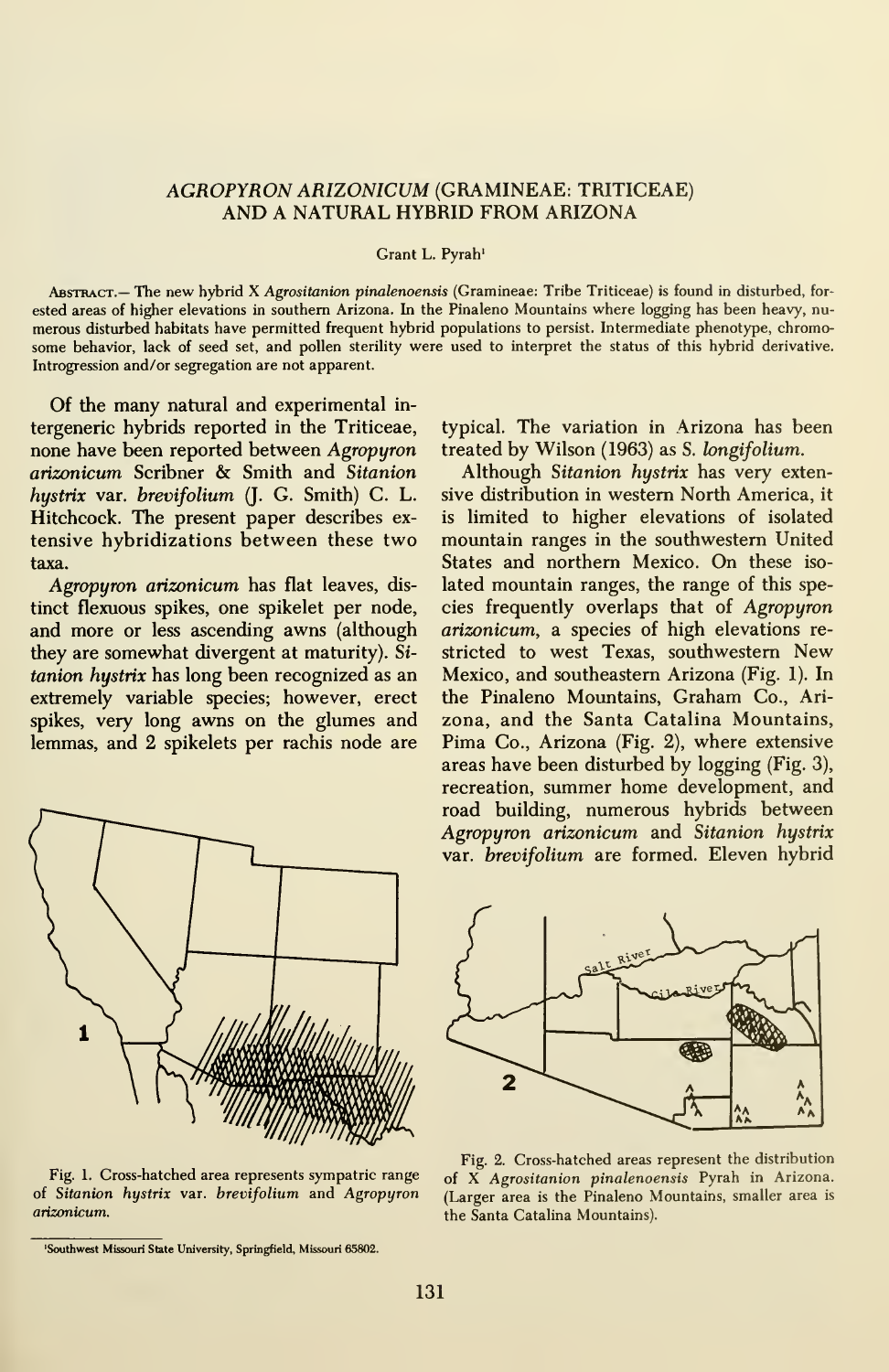

Fig. 3. Typical disturbed forest with dense stands of Agropyron arizonicum and Sitanion hystrix var. brevifolium.

populations were found and studied in the Pinaleno Mountains at elevations generally between 7000 and 10,000 ft.

#### Materials and Methods

Eleven hybrid populations in the Pinaleno Mountains and two hybrid populations from the Santa Catalina Mountains were studied. Prepared herbarium specimens from each are deposited in the Southwest Missouri State University herbarium. Five additional mature inflorescences were obtained from each hybrid and four parent specimens from the High Peak population. These were put in en velopes and used for comparative measure ments of length of glume, lemma, awn, and rachis joint, and also determination of the number of spikelets per rachis node.

A few late-flowering inflorescences were fixed in a solution of one part glacial acetic acid to three parts absolute ethyl alcohol. These were stored in 70 percent ethyl alco hol and used for cytological studies.

Pollen grains were obtained from mature spikes and viewed with the scanning electron microscope to determine viability. Soil pH was determined by sampling five sites each for parental species and the hybrid. The soil sample was carefully obtained by taking soil from the entire soil profile of  $0$  to  $5$  inches and mixed. A soil-water slurry was prepared and the pH determined by <sup>a</sup> standard pH meter.

In an attempt to assess the pollen parent and the seed parent and hybrid success, a large population near High Peak was studied in the following way. A circular area <sup>6</sup> m in diameter was marked around each of 25 hybrids. The number of specimens of each parental species as well as other hybrids within this circle were recorded.

#### Results and Discussion

Pure stands of Sitanion typically grow in rather open, unshaded, shallow soil, with topsoil and litter depths from <sup>1</sup> to 3 inches and clay with scattered rock constituting the re maining root zone. Soil pH range is 5.4 to 5.8. Agropyron arizonicum grows in richer soils, with the topsoil and litter occupying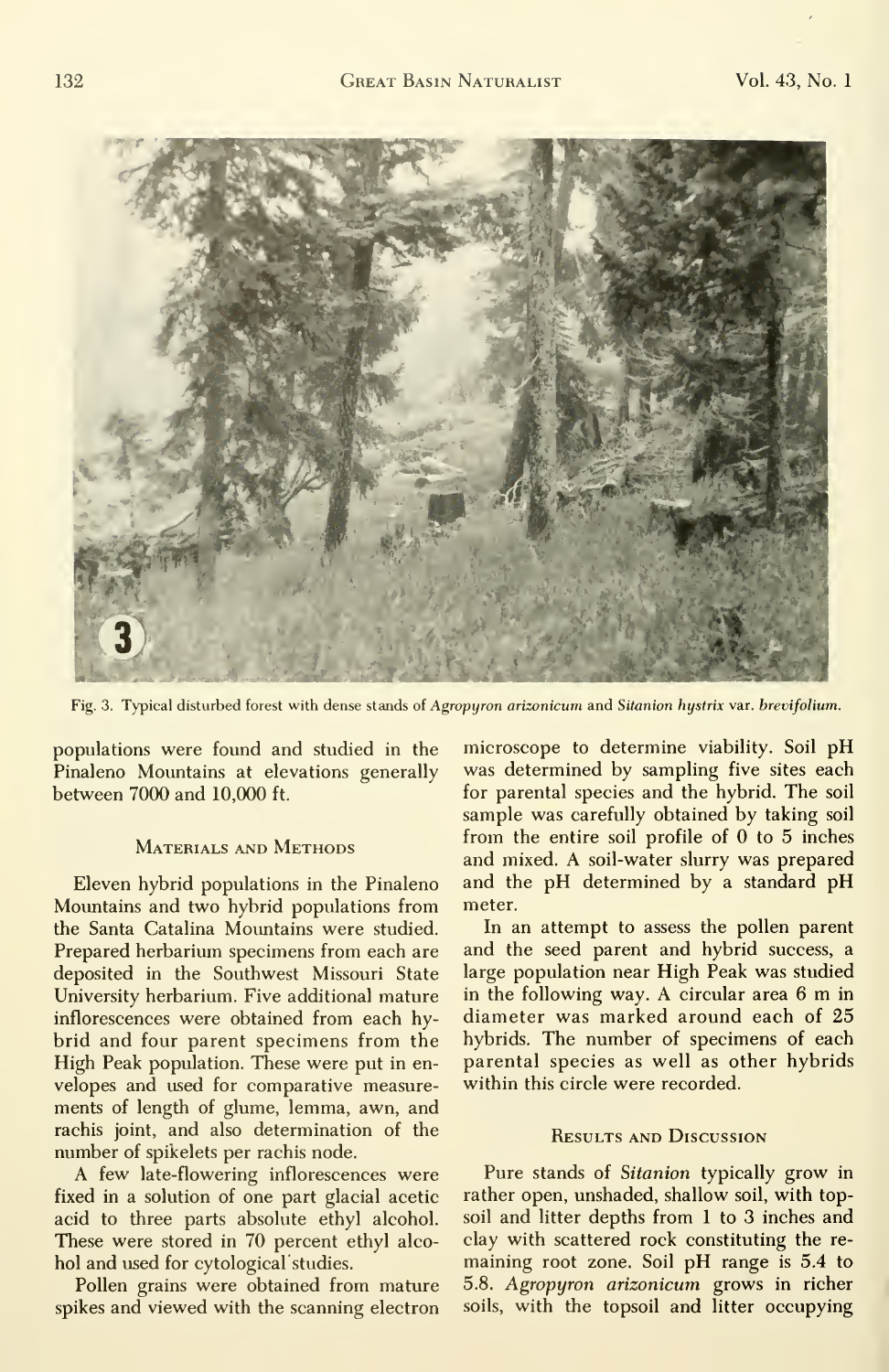of the root zone. Soil pH range is 5.9 to 6.4. though this may appear to be obvious, there Characteristically, this species is more vigor- are situations in some dicots in which hyand road building, resulting in numerous dis turbed habitats, as well as habitats for each parental species in very close proximity. In Hybrid plants are readily recognized be-<br>many of these situations, plants of both spe-cause of their robust size and slightly nodding many of these situations, plants of both species either touch each other or are within spikes (Fig. 4), and most are growing in disshowers of pollen to accomplish hybridizafound.

these species is difficult to assess, since a ma-(6 m in diameter) around each of <sup>25</sup> hybrids near High Peak was examined and the number of associated parental and hybrid plants was counted (Table 1). It is suggestive from the columns opposite hybrids 8, 9, 10, 11, and

TABLE 1. Comparison of the number of parental and hybrid plants within an area (6 meters in diameter) around 25 hybrids in a population near High Peak (see text).

| Hybrid No.              | Sitanion                 | Agropyron               | Hybrids        |  |
|-------------------------|--------------------------|-------------------------|----------------|--|
| 1                       | 8                        | 0                       | $\bf{0}$       |  |
| $\boldsymbol{2}$        | 15                       | $\mathbf{0}$            | $\bf{0}$       |  |
| 3                       | 14                       | $\bf{0}$                | $\overline{2}$ |  |
| $\overline{\mathbf{4}}$ | 15                       | $\bf{0}$                | $\overline{2}$ |  |
| $\overline{5}$          | 10                       | 7                       | $\overline{0}$ |  |
| $\boldsymbol{6}$        | $20\,$                   | $\overline{\mathbf{4}}$ | $\mathbf{1}$   |  |
| $\overline{7}$          | $20\,$                   | 1                       | $\mathbf{1}$   |  |
| 8                       | 8                        | 8                       | 5              |  |
| 9                       | 8                        | 8                       | 5              |  |
| 10                      | 8                        | 8                       | $\overline{5}$ |  |
| 11                      | $\overline{\mathcal{U}}$ | 9                       | $\overline{5}$ |  |
| 12                      | $\overline{5}$           | $\overline{2}$          | 1              |  |
| 13                      | $\boldsymbol{6}$         | 6                       | $\overline{5}$ |  |
| 14                      | 15                       | $\mathbf{1}$            | $\overline{0}$ |  |
| 16                      | 15                       | $\bf{0}$                | $\mathbf{1}$   |  |
| 17                      | 15                       | $\bf{0}$                | $\mathbf{1}$   |  |
| 18                      | 20                       | $\bf{0}$                | $\bf{0}$       |  |
| 19                      | 9                        | $\mathbf{1}$            | $\mathbf{1}$   |  |
| 20                      | 15                       | $\bf{0}$                | 1              |  |
| 21                      | 13                       | $\boldsymbol{0}$        | $\theta$       |  |
| 22                      | $\mathbf{1}$             | $\overline{2}$          | $\bf{0}$       |  |
| 23                      | 5                        | $\mathbf{0}$            | 1              |  |
| 24                      | 5                        | $\bf{0}$                | $\mathbf{I}$   |  |
| 25                      | 8                        | 3                       | $\bf{0}$       |  |

the upper 10 inches and only a limited 13 that hybrid success is dependent upon the amount of clay and rock toward the bottom density and proximity of both parents. Alamount of clay and rock toward the bottom density and proximity of both parents. Al-<br>of the root zone. Soil pH range is 5.9 to 6.4. though this may appear to be obvious, there Characteristically, this species is more vigor- are situations in some dicots in which hy-<br>ous in partially shaded areas, but it also bridization is abundant but one parent is rare ous in partially shaded areas, but it also bridization is abundant but one parent is rare grows in open sun. Nearly all combinations (Stutz 1964, Pyrah 1965). A series of artificial grows in open sun. Nearly all combinations (Stutz 1964, Pyrah 1965). A series of artificial of the above soil conditions and other habitat hybridizations would be necessary to deterof the above soil conditions and other habitat hybridizations would be necessary to deter-<br>requirements have been created by logging mine whether or not Agropuron or Sitanion is requirements have been created by logging mine whether or not Agropyron or Sitanion is<br>and road building, resulting in numerous dis- more important as the seed or pollen parent

Hybrid plants are readily recognized beonly a few inches. Since flowering occurs turbed habitats (Fig. 3). Soil pH ranges from over the same time period, this allows for  $5.7$  to  $6.5$ . Of the 11 populations studied, over the same time period, this allows for 5.7 to 6.5. Of the 11 populations studied, showers of pollen to accomplish hybridiza- nearly every hybrid specimen fell within an tion. In nearly all these situations hybrids are intermediate range in morphological features and fragility of the rachis. A diagramatic il-The frequency of hybridization between lustration (Fig. 5) of Sitanion hystrix var. bre-<br>ese species is difficult to assess, since a ma-  $vi$ folium and Agropyron arizonicum with ture hybrid plant is the only indication that their putative hybrids shows average lengths hybrid pollination occurred. A circular area of the glume, lemma, awn, and rachis joint



Fig. 4. Spikes of Sitanion hystrix var. brevifolium (left), hybrid (center), and Agropyron arizonicum (right).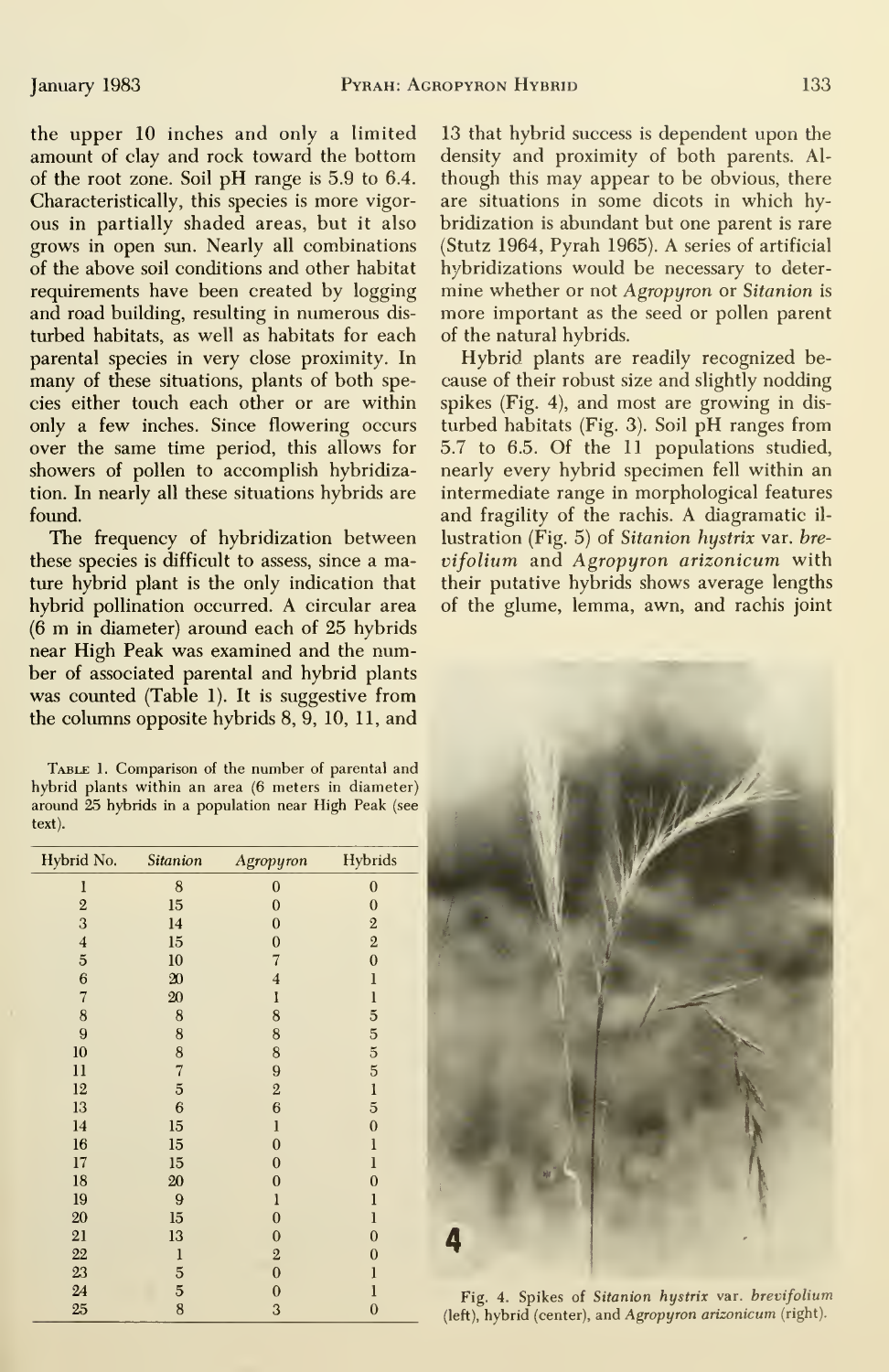

Fig. 5. Schematic representation of some spike and spikelet characters of S. hystrix var. brevifolium, A. arizonicum, and their natural hybrid. Measurements used in this figure are means  $(\bar{X})$  from one population. A = Spike; center line between oblique lines (spikelets) represent the rachis joint.  $B = L \text{emma (triangle) with attached awn. } C =$ Glume.

and the number of spikelet pairs per spike. Measurements were derived from a population near High Peak consisting of 25 hybrids and 4 parental specimens (Table 2). Field observation and examination of numer-

ous herbarium specimens reveal clearly that the 2 parents are rather uniform with regard to the characters used and that where varia tion exists the range does not overlap that of the hybrid.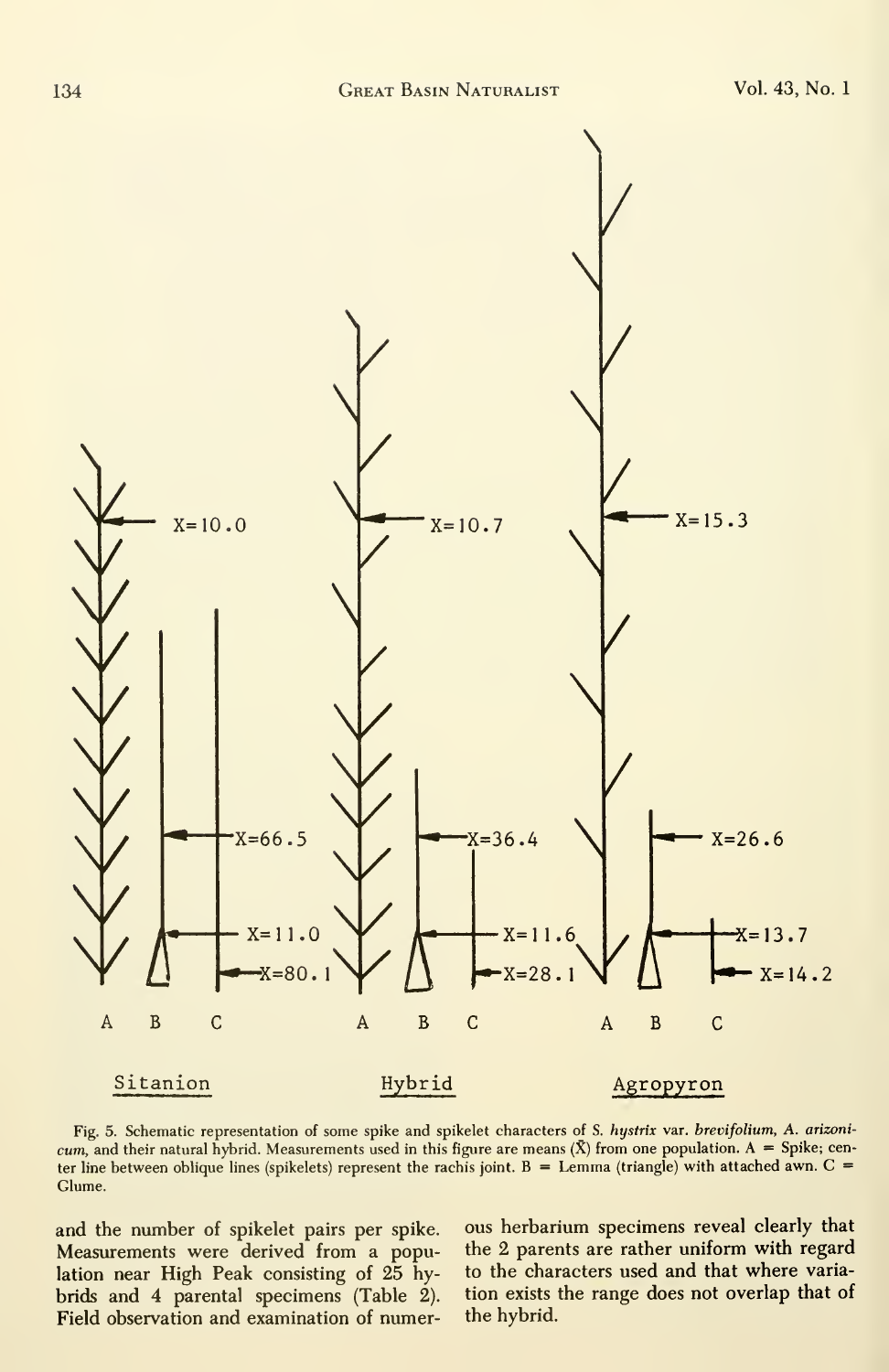|                 |                 | No. nodes<br>per spike | No. single<br>spikelets | No. double<br>spikelets | Glume<br>length | Lemma awn<br>length | Lemma<br>length | Rachis joint<br>length |
|-----------------|-----------------|------------------------|-------------------------|-------------------------|-----------------|---------------------|-----------------|------------------------|
| Agropyron       | Ā               | 11.900                 | 11.600                  | 0.300                   | 14.156          | 26.588              | 13.739          | 15.349                 |
|                 | N               | 40.000                 | 40.000                  | 40.000                  | 109.000         | 119.000             | 119.000         | 109.000                |
|                 | $\mathcal{S}^2$ | 2.329                  | 2.318                   | 0.648                   | 2.290           | 4.758               | 9.122           | 3.059                  |
|                 | <b>XSE</b>      | 0.368                  | 0.367                   | 0.103                   | 0.219           | 0.436               | 0.836           | 0.293                  |
| <b>Sitanion</b> | Ā               | 10.900                 | 1.900                   | 9.000                   | 80.091          | 66.505              | 11.037          | 10.020                 |
|                 | N               | 40.000                 | 40.000                  | 40.000                  | 99.000          | 109.000             | 109.000         | 99.000                 |
|                 | $S^2$           | 1.236                  | 0.709                   | 1.013                   | 11.639          | 8.759               | 0.849           | 2.162                  |
|                 | <b>XSE</b>      | 0.195                  | 0.112                   | 0.160                   | 1.170           | 0.839               | 0.081           | 0.217                  |
| Hybrid          | Χ               | 13.360                 | 8.730                   | 4.630                   | 28.071          | 36.372              | 11.609          | 10.737                 |
|                 | N               | 400.000                | 400.000                 | 400.000                 | 1236.000        | 1336.000            | 1336.000        | 1236.000               |
|                 | $S^2$           | 2.380                  | 2.888                   | 2.733                   | 4.741           | 7.441               | 1.220           | 1.969                  |
|                 | <b>XSE</b>      | 0.119                  | 0.144                   | 0.137                   | 0.135           | 0.204               | 0.033           | 0.056                  |
|                 |                 |                        |                         |                         |                 |                     |                 |                        |

TABLE 2. Summary of measurements of spike characters used from one population to distinguish Agropuron arizonicum, Sitanion hystrix var. brevifolium, and their natural hybrid.

The hybrid did not set seed and no viable pollen was produced because the pollen grains were collapsed and empty (compare Figs. 6, 7, and 8). Preliminary cytological examination of one hybrid showed 14 bivalents at metaphase; however, some bivalents show irregular pairing of chromosome segments that could cause cryptic structural hybridity (Fig. 9; arrows indicate conspicuous asynaptic and synaptic pairing within two bivalents). Morphology of spike characters was generally intermediate. These evidences strongly suggest that the plants studied are first generation hybrids and that little or no introgression occurs. These hybrid plants conform to the generic description of X Agrositanion as reported by Bowden (1967).

#### **DESCRIPTIONS OF THE HYBRIDS**

X Agrositanion pinalenoensis Pyrah, Hyb. nov. (Agropyron arizonicum Scribner & Smith X Sitanion hustrix var. brevifolium (J. G. Smith) C. L. Hitchcock).

Hybrida sterilis, inter Sitanion hystrix var. brevifolium et Agropyron arizonicum probabiliter sed differt ab utroque spica moderate nutanti et inferioribus sex nodis spicae cum binatis vel binatis singulisque spiculis et superioribus nodis spicae cum singulus spiculus; differt a prima articulis rhachis et lemmatibus longioribus et glumis et aristis lemmatum brevioribus: differt a secunda articulis rhachis et lemmatibus brevioribus et glumis et aristis lemmatum longioribus.



Figs. 6, 7, and 8. Electron micrographs (SEM) of pollen from Sitanion hystrix var. brevifolium (Fig. 6), hybrid (Fig. 7), and Agropyron arizonicum (Fig. 8). ca 600X.